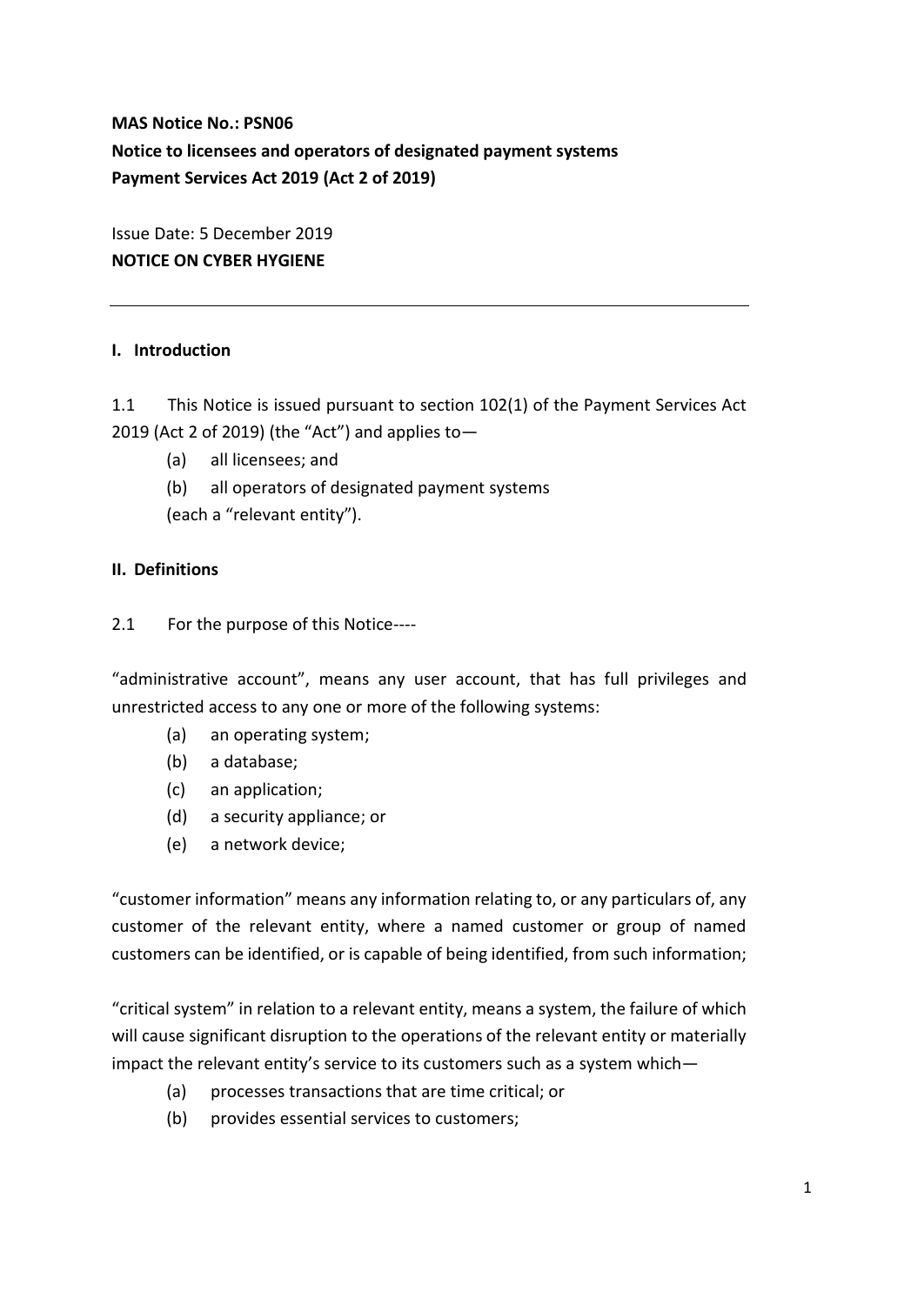"multi-factor authentication" means the use of two or more factors to verify an account holder's claimed identity. Such factors include, but are not limited to—

- (a) something that the account holder knows such as a password or a personal identification number;
- (b) something that the account holder has such as a cryptographic identification device or token;
- (c) something that the account holder is such as an account holder's biometrics or his behaviour;

"security patch", in relation to a system, means an update that can be applied to the system to address a vulnerability;

"security standards", in relation to a system, means a set of configurations for the purpose of safeguarding and improving the security of the system;

"system", in relation to a relevant entity, means any hardware or software that is used by the relevant entity;

"vulnerability", in relation to a system, means any weakness, susceptibility or flaw of the system that can be exploited, including but not limited to by allowing an unauthorised person to access the system, or to compromise the security configuration settings of the system.

2.2 Any expression used in this Notice shall, except where expressly defined in this Notice or where the context requires, have the same meaning as in the Act.

## **III. Application of Notice**

3.1 A relevant entity need not comply with a requirement in this Notice to the extent that it is unable to exercise control over a system to ensure compliance with that requirement, in all of the following ways:

- (a) the relevant entity cannot exercise direct control over the system to ensure compliance with that requirement;
- (b) a relevant entity cannot exercise indirect control over the system by requiring the system provider to ensure compliance with that requirement;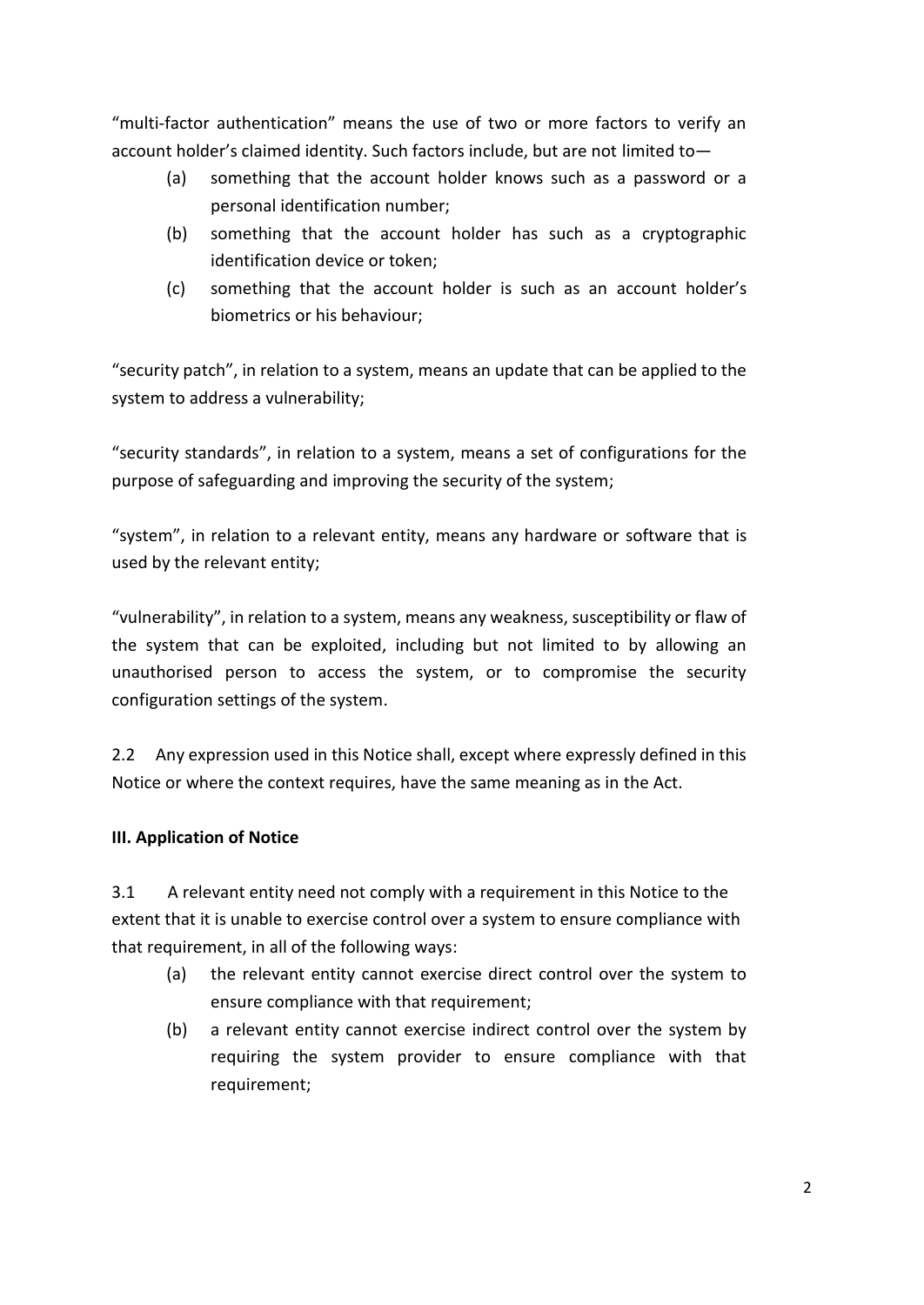(c) it is not reasonable for the relevant entity to procure an alternative system provider over whom the relevant entity is able to exercise such indirect control referred to in sub-paragraph (b), to provide the system.

# **IV. Cyber Hygiene Practices**

4.1 **Administrative Accounts**: A relevant entity must ensure that every administrative account in respect of any operating system, database, application, security appliance or network device, is secured to prevent any unauthorised access to or use of such account.

## 4.2 **Security Patches**:

- (a) A relevant entity must ensure that security patches are applied to address vulnerabilities to every system, and apply such security patches within a timeframe that is commensurate with the risks posed by each vulnerability.
- (b) Where no security patch is available to address a vulnerability, the relevant entity must ensure that controls are instituted to reduce any risk posed by such vulnerability to such a system.

# 4.3 **Security Standards**:

- (a) A relevant entity must ensure that there is a written set of security standards for every system.
- (b) Subject to sub-paragraph (c), a relevant entity must ensure that every system conforms to the set of security standards.
- (c) Where the system is unable to conform to the set of security standards, the relevant entity must ensure that controls are instituted to reduce any risk posed by such non-conformity.

4.4 **Network Perimeter Defence**: A relevant entity must implement controls at its network perimeter to restrict all unauthorised network traffic.

4.5 **Malware protection**: A relevant entity must ensure that one or more malware protection measures are implemented on every system, to mitigate the risk of malware infection, where such malware protection measures are available and can be implemented.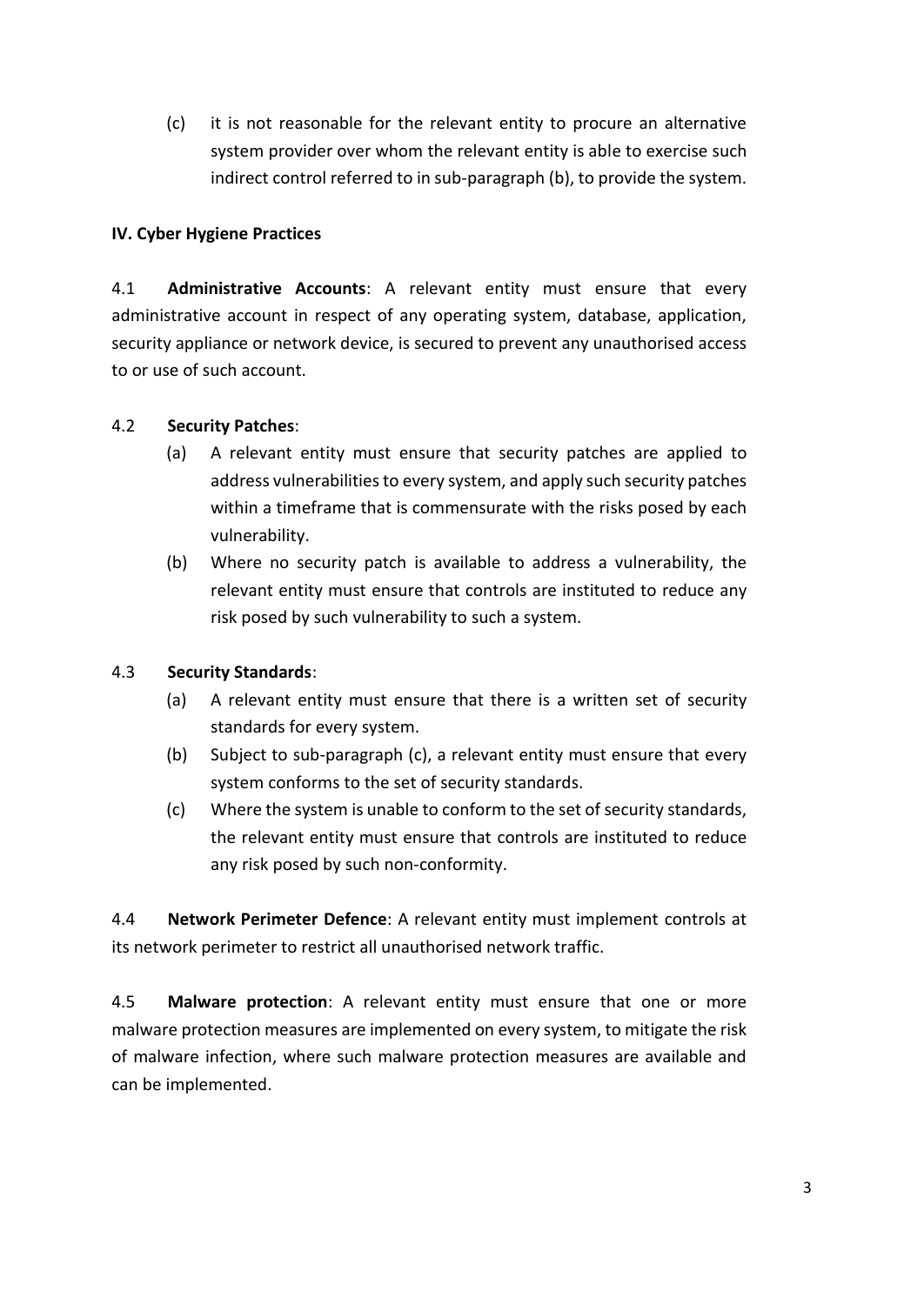4.6 **Multi-factor Authentication:** Subject to paragraph 4.7, a relevant entity must ensure that multi-factor authentication is implemented for the following:

- (a) all administrative accounts in respect of any operating system, database, application, security appliance or network device that is a critical system; and
- (b) all accounts on any system used by the relevant entity to access customer information through the internet.

4.7 (a) Paragraph 4.6 shall not apply to a relevant entity for the period between 6 August 2020 and 5 February 2021 (both dates inclusive), if the relevant entity meets all of the following conditions:

- (i) the relevant entity identifies all the risks or potential risks posed by its non-compliance with paragraph 4.6 during that period;
- (ii) the relevant entity implements controls to reduce the risks identified in sub-paragraph (i);
- (iii) a committee of the relevant entity, or a member of the senior management of the relevant entity—
	- (A) agrees with the risk assessment in sub-paragraph (i); and
	- (B) is satisfied that the controls to be implemented in subparagraph (ii) are adequate to reduce the risks identified in sub-paragraph (i).

(b) In this paragraph—

"committee of the relevant entity" means a group of persons that—

- (i) comprises at least 2 persons, each of whom is a person who is not a member of the senior management of the relevant entity but is concerned with or takes part in the management of the relevant entity on a day-to-day basis; and
- (ii) is appointed by a member of the senior management of the relevant entity to—
	- (A) assess the risks or potential risks posed by the relevant entity's non-compliance with paragraph 4.6 during the period between 6 August 2020 and 5 February 2021; and
	- (B) approve the implementation of the controls to reduce the risks posed by the non-conformity with paragraph 4.6.

"member of the senior management" means—